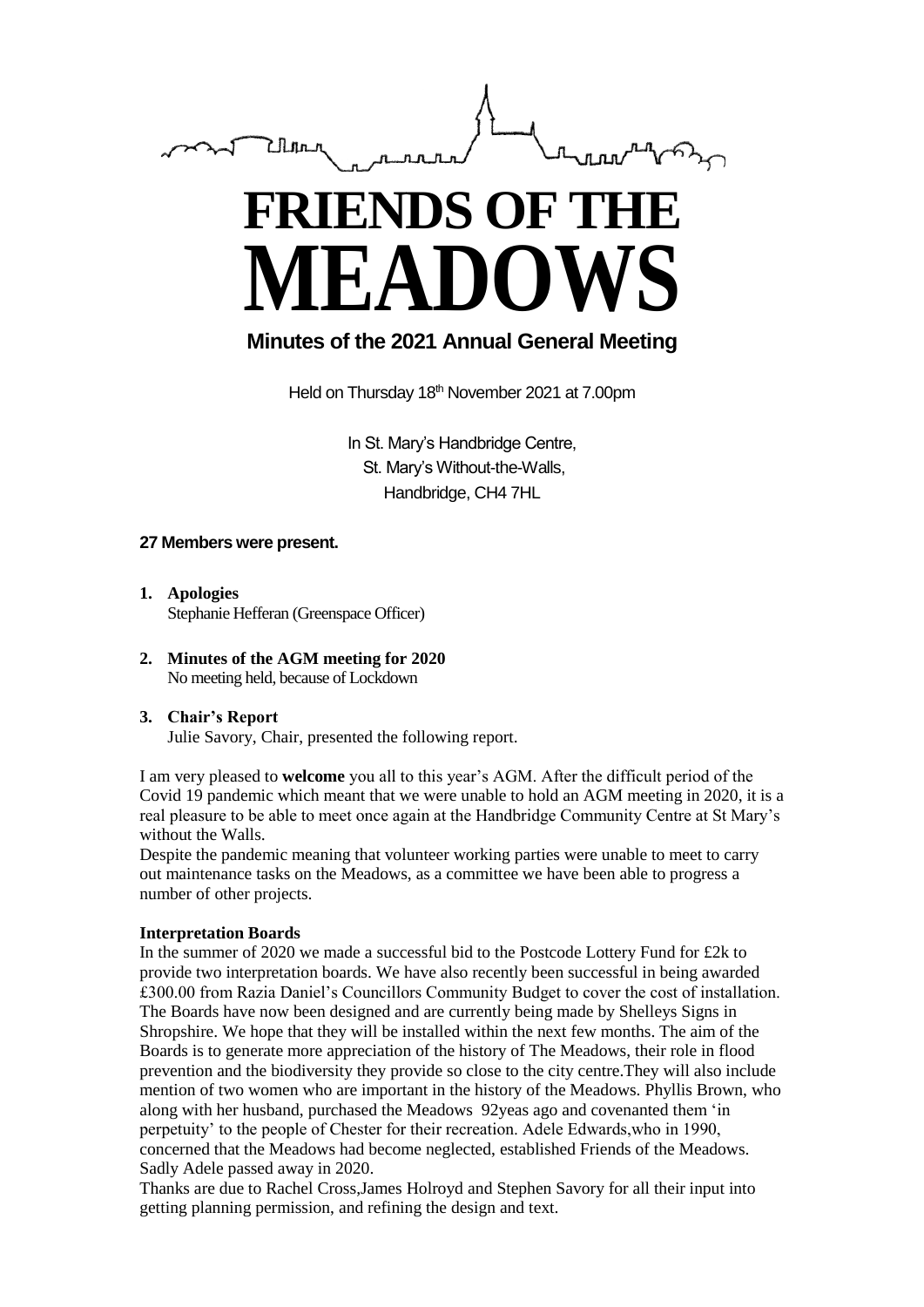#### **Management of The Meadows**.

We continue to **work closely with Stephanie Hefferan**, the Council's Greenspace officer to preserve and maintain the Meadows for both human recreation and as an area of unspoilt grassland important in terms of the biodiversity it provides so close to the city centre.

- **Paths**. In January 2020 we met with Stephanie on The Meadows to look at the paths which in some places were getting very worn. I am very pleased to let you know that Stephanie,has just confirmed that her grant applicationtothe capital funding budget has been approved and repair to the path surfaces will be starting soon (the first area to be repaired will be the central path and the riverside path to the entrance).
- **Waterworks repairs**. Thanks to committee member ,Andy, a problem with leakage from sewage pipes was speedily identified back in November 2020 and Stephanie quickly organised for the water authority (Welsh Water) to carry out repairs. This work went on for some weeks , as those of you who walk on the Meadows, will have observed. Despite the disruption, a benefit was that a large section of the path near the ferry crossing, was repaired.
- **Grazing** For the time being, a decision regarding reintroducing grazing by cattle, has been postponed indefinitely.
- As a committee we were disappointed as conservational cattle grazing would have had the benefit of enhancing the biodiversity of the Meadows in a way that mechanical mowing cannot.
- However, we do appreciate that it is necessary to balance the need to preserve and promote biodiversity with the role of the Meadows as a recreational space for people.
- **General maintenance** .Now that Covid restrictions are eased, working parties are allowed once more and Stephanie has organised volunteers to coppice the willows opposite Dee Banks.
- Andy and myself have also carried out some trimming of branches that were overgrowing onto paths.

## **Future projects.**

- **Black Poplars Information Board** We are hoping to be able to provide an information board about the Black Poplars which were planted in 2018. Planning permission has been applied for, the Board content has been designed and we are seeking funding from the Councillors Budget to help with the cost of provision. The Black Poplars were provided by Chester Zoo as part of their project to retore and conserve threatened species.
- Other suggestions for expenditure include owl boxes,a wildflower strip and possibly new saplings for the empty tree guards.
- We would also welcome suggestions from members for next year's expenditure. Please mention any suggestions to members of the committee tonight or email or message us through the FoM website.

#### **Newsletter**

Our thanks go to Rachel Cross for producing four excellent newsletters a year, one for each season.

Thanks also to Ruth Davidson and our team of volunteers for delivering the newsletters.

**Website and Facebook** We are grateful to Rachel for maintaining the website and Andy Ingham for managing the Facebook page.

#### **Meadows Log**

Andy continues to monitor the comings and goings of the wildlife, especially the birds, that spend time of the Meadows.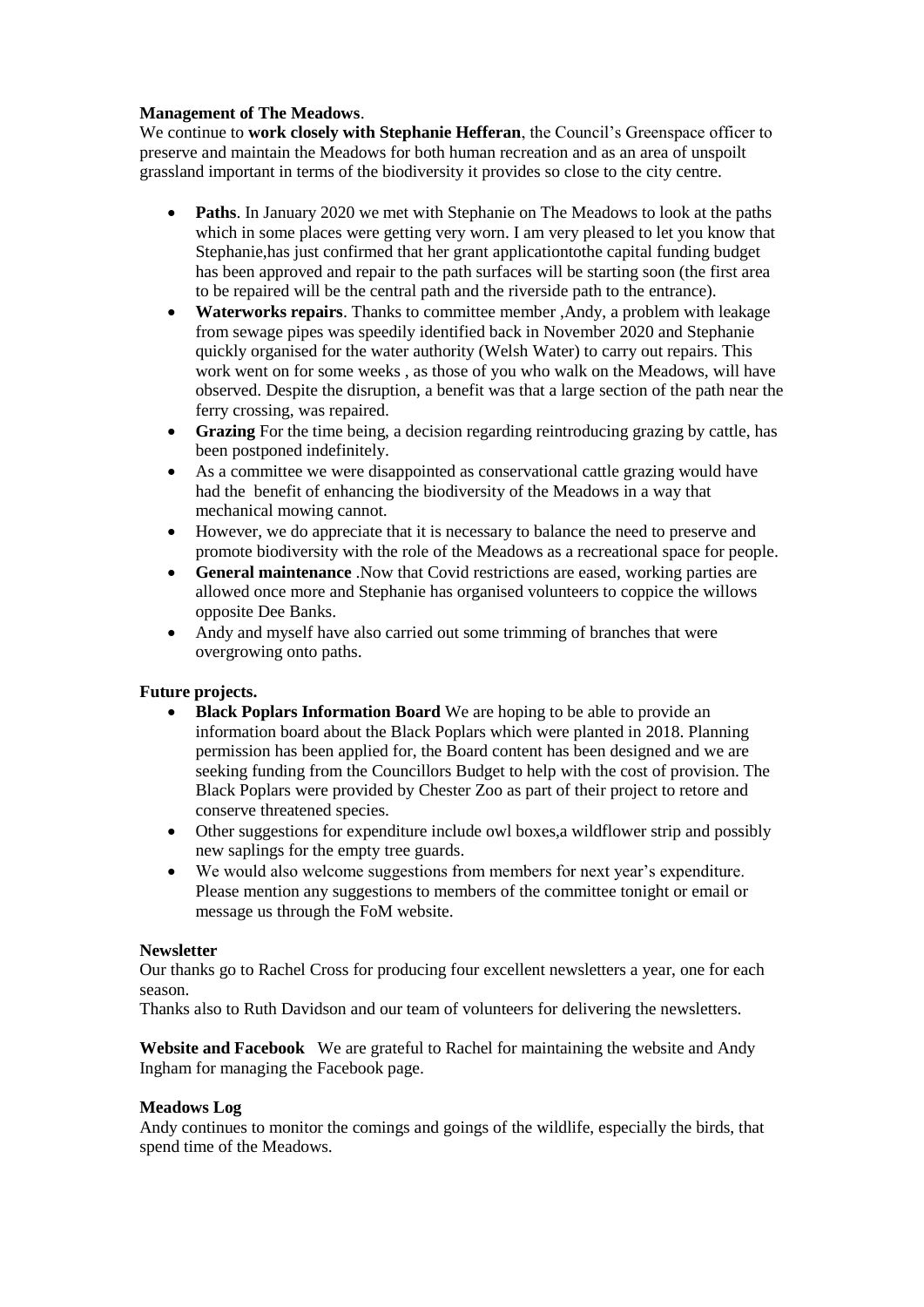#### **Membership**

We currently have a membership of approximately 150. Membership costs £5.00 per household and we are very grateful for the additional donations totalling £879.00 made by Friends which contributes significantly to supporting the various projects and tasks we undertake to look after The Meadows.

Thanks go to Richard for his work as membership secretary, to James Holroyd for his patience and sterling work as secretary and to Keith Dixon for his work as Treasurer. I would also like to record our thanks to Bill Richardson who stood down this year after many years service as our treasurer.

If any members are interested in becoming more actively involved, either as a committee member or by helping out with Meadows maintenance working groups, please get in touch.

#### **4. Treasurer's Report**

Keith Dixon presented the accounts, which were unanimously approved – see details below.

#### **5. Election of Officers**

The following officers were elected unanimously:

| Chair                       | Julie Savory         |  |
|-----------------------------|----------------------|--|
| Secretary                   | James Holroyd        |  |
| Treasurer                   | Keith Dixon          |  |
| <b>Membership Secretary</b> | Richard Cain         |  |
| Meadows Log                 | Andy Ingham          |  |
| Newsletter Editor           | <b>Rachel Cross</b>  |  |
| Newsletter Dist. Co-ord'r   | <b>Ruth Davidson</b> |  |
| Committee                   | Julie Rose           |  |
|                             |                      |  |

#### **6. Any Other Business**

None

Following the AGM, there was a talk presented by Mike Shaw on sundials.